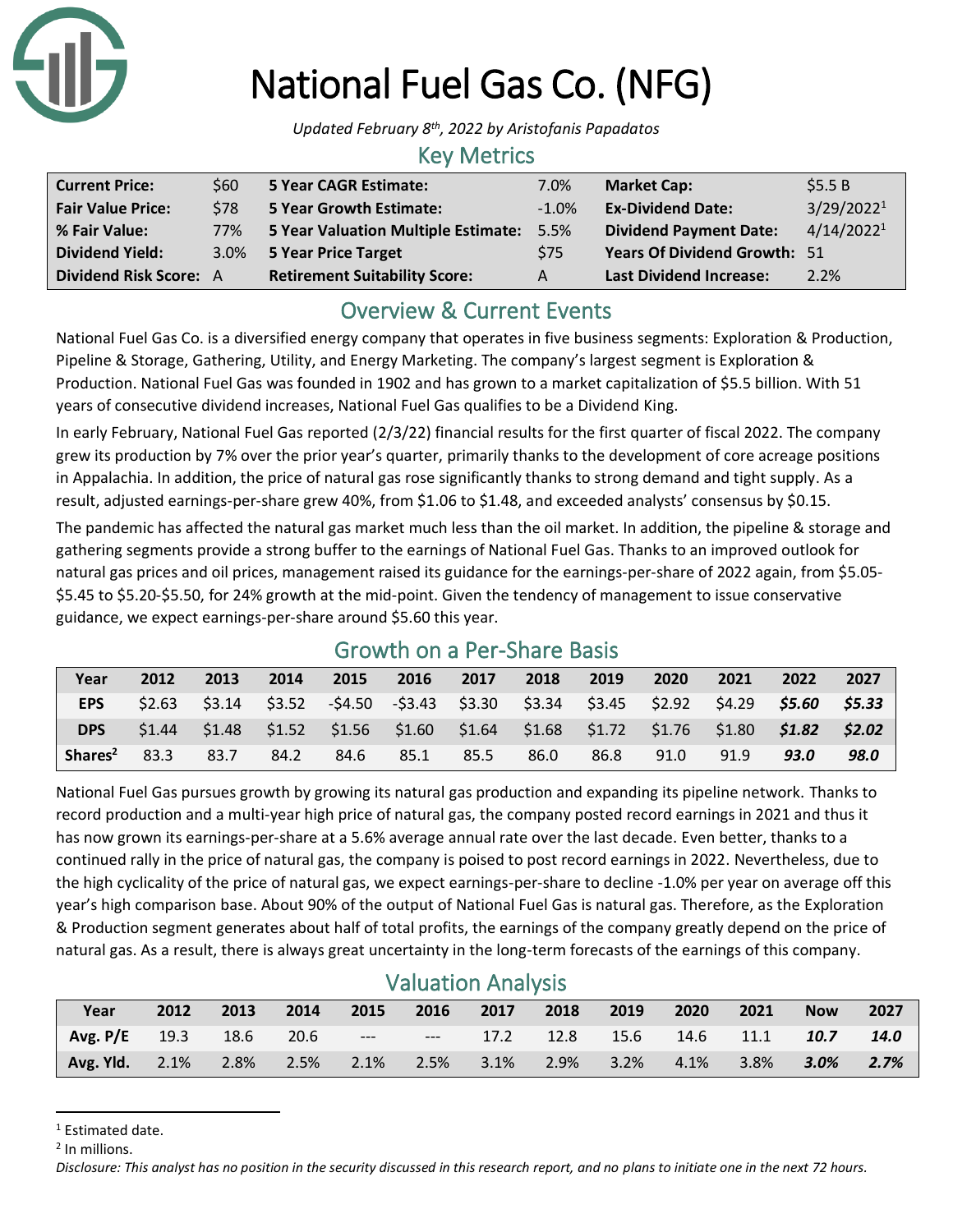

# National Fuel Gas Co. (NFG)

#### *Updated February 8th, 2022 by Aristofanis Papadatos*

National Fuel Gas is trading at a price-to-earnings ratio of 10.7, which is much lower than its historical 10-year average of 16.2. We assume a fair price-to-earnings ratio of 14.0 for that year. If the stock reverts to this valuation level over the next 5 years, it will enjoy a 5.5% annualized gain in its returns.

# Safety, Quality, Competitive Advantage, & Recession Resiliency

| Year                                                                                       |  | 2012 2013 2014 2015 2016 2017 2018 2019 2020 2021 2020 2027 |  |  |  |  |  |
|--------------------------------------------------------------------------------------------|--|-------------------------------------------------------------|--|--|--|--|--|
| <b>Payout</b> 54.8% 47.1% 43.2% --- -- -- 49.7% 50.3% 50.0% 60.3% 42.0% <b>32.5% 37.9%</b> |  |                                                             |  |  |  |  |  |

National Fuel Gas has a healthy balance sheet while its interest coverage level stands at a decent level, around 4.8. Moreover, its dividend payout ratio is sufficiently low to enable continued dividend growth even if earnings stall temporarily. Management has always targeted a dividend payout ratio around 50% in order to have a high margin of safety against the wide fluctuations of the price of natural gas. As the 3.0% dividend yield of National Fuel Gas is more than twice as much as the yield of the S&P (1.3%), the stock may entice income-oriented investors. However, these investors should be aware of the company's high dependence on the price of natural gas.

Qualitatively, National Fuel Gas' competitive advantage is its combination of regulated and stable businesses (like pipelines and utilities) with cyclical and potentially higher-growth sectors (like exploration & production). This allows the company to endure difficult operating environments and downturns, such as the coronavirus crisis, with less difficulty than its peers who may focus exclusively on the more cyclical areas of the energy sector.

# Final Thoughts & Recommendation

National Fuel Gas has sustained production growth, a promising outlook and a reasonable valuation. However, the stock has rallied 41% in the last 12 months. As a result, we now expect the stock to offer a 7.0% average annual return over the next five years. The stock receives a hold rating, given also the cyclical nature of its business, which warrants a greater expected return.



# [Click here to rate and review this research report. Your feedback is important to us.](https://suredividend.typeform.com/to/XY4lgv)

*Disclosure: This analyst has no position in the security discussed in this research report, and no plans to initiate one in the next 72 hours.*

# Total Return Breakdown by Year